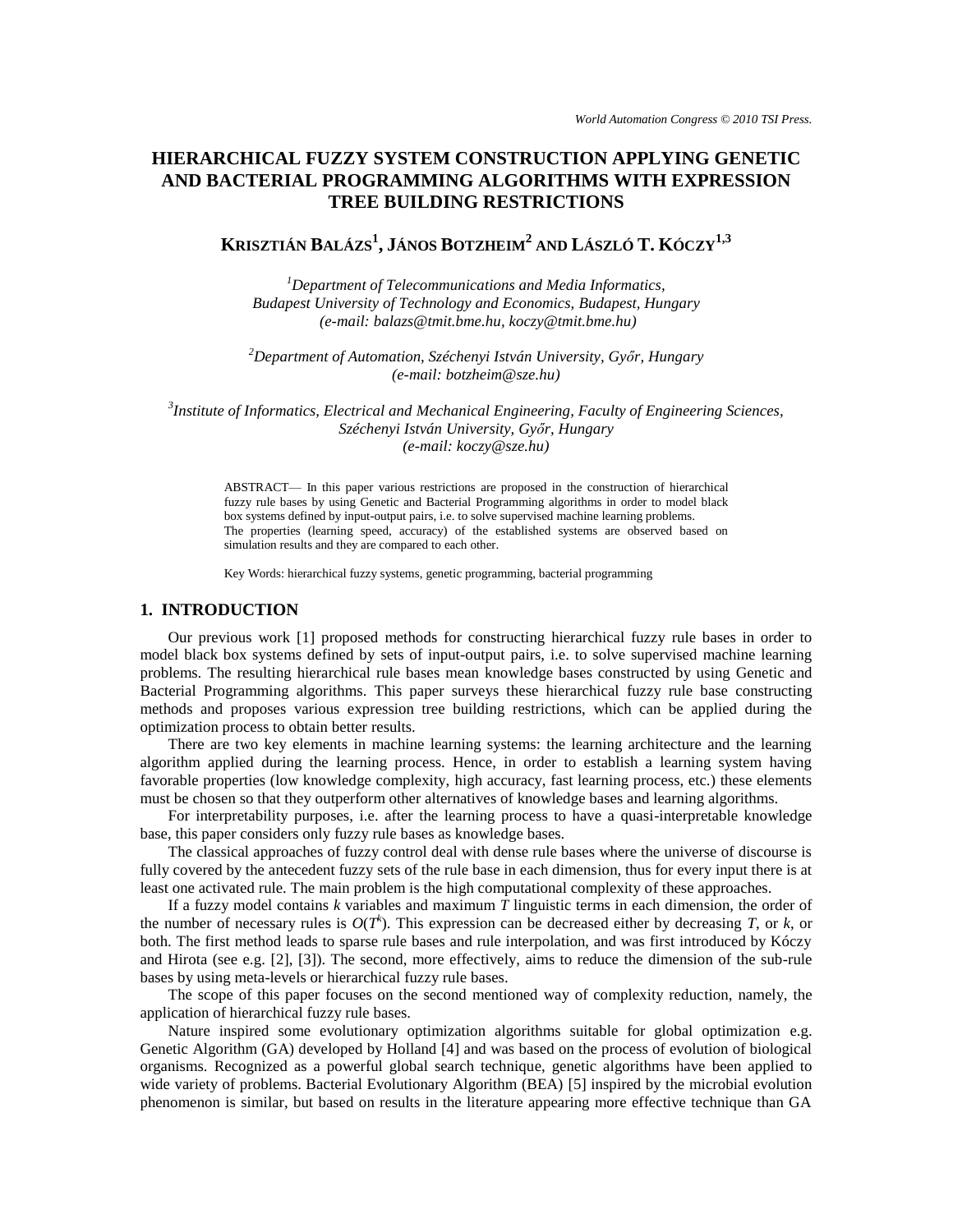(e.g. [6], [7]). Approaches like Genetic Programming (GProg) [8] and Bacterial Programming (BProg) [9], present an alternative to the former algorithms. These techniques use the same operators as GA and BEA, respectively, though they require expression trees for gene representation, which could model hierarchical fuzzy rule bases, for example.

Evolutionary algorithms are useful tools for identification problems; they can help with finding a good compromise between the accuracy and the complexity of the model. In case of non-hierarchical rule bases, genetic and bacterial approaches were successfully applied for fuzzy rule based learning by various authors (see e.g. [7]). This is the reason why Genetic and Bacterial Programming is applied in our work as the learning algorithms that optimize the knowledge base.

Since so far no method has been invented to obtain the main properties (efficiency, accuracy, etc.) of such complex systems exactly, they can be figured out mostly by simulation. Therefore, in order to discover the capabilities of the established hierarchical fuzzy rule based learning systems, simulation runs were carried out.

The next section gives a brief overview of the algorithms and techniques used. The third section describes a method for constructing and optimizing hierarchical fuzzy rule bases by Genetic and Bacterial Programming approaches and proposes some expression tree building restrictions. The simulation results and the observed behavior will be discussed in the fourth section. Finally, in the last section we summarize our work and draw some conclusions.

#### **2. OVERVIEW OF THE TECHNIQUES AND ALGORITHMS**

In order to carry out this investigation, it is necessary to have familiarity with some theoretical fields including the concept of hierarchical fuzzy rule bases, structure constructing evolutionary optimization techniques (GProg, BProg) and machine learning.

The following subsections aim to give a brief overview of some important points of these theoretical aspects, which will be referred to later repeatedly in the paper.

#### *2.1 Hierarchical fuzzy rule based systems*

The basic idea of using hierarchical fuzzy rule bases is the following. Often the multi-dimensional input space  $X = X_1 \times X_2 \times ... \times X_m$  can be decomposed, so that some of its components, e.g.  $Z_0 = X_1 \times X_2 \times ... \times X_p$ determine a subspace of *X* ( $p < m$ ), so that in  $Z_0$  a partition  $\Pi = \{D_1, D_2, \ldots, D_n\}$  can be

determined: 
$$
\bigcup_{i=1}^{n} D_i = Z_0.
$$

In each element of  $\Pi$ , i.e.  $D_i$ , a sub-rule base  $R_i$  can be constructed with local validity. In the worst case, each sub-rule base refers to exactly  $X/Z_0 = X_{p+1} \times ... \times X_m$ . The complexity of the whole rule base  $O(T^m)$ is not decreased, as the size of  $R_0$  is  $O(T^p)$ , and each  $R_i$ ,  $i > 0$ , is of order  $O(T^{m-p})$ ,  $O(T^p) \times O(T^{m-p}) = O(T^m)$ . A way to decrease the complexity would be finding in each  $D_i$  a proper subset of  $\{X_{n+1} \times \ldots \times X_m\}$ , so that each  $R_i$  contains only less than  $m-p$  input variables. In some concrete applications in each  $D_i$  a proper subset of  $\{X_{p+1},..., X_m\}$  can be found so that each  $R_i$  contains only less than  $m-p$  input variables, and the rule base has the following structure:

*R0*  $\mathbf{If } z_0$  is  $D_1$  then use  $R_1$ …

**If**  $z_0$  is  $D_n$  then use  $R_n$ 

 $R_i$ : : **If**  $z<sub>I</sub>$  is  $A<sub>II</sub>$  **then** *y* is  $B<sub>II</sub>$ …

**If**  $z_l$  is  $A_{1rl}$  **then**  $y$  is  $B_{1rl}$ 

*…*  $R_n$ : : **If**  $z_n$  is  $A_{n1}$  **then**  $y$  is  $B_{n1}$ …

**If** 
$$
z_n
$$
 is  $A_{nm}$  **then**  $y$  is  $B_{nm}$ 

where  $z_i \in Z_i$ ,  $Z_0 \times Z_i$  being a proper subspace of *X* for  $i = 1, \ldots, n$ .

If the number of variables in  $Z_i$  is  $k_i < m-p$  and  $\max_{i} k_i = K < m-p$  $\max_{i=1}^k k_i = K < m-p$ , then the resulting complexity will be  $O(T^{p+K}) < O(T^m)$ , so the structured rule base leads to a reduction of the complexity.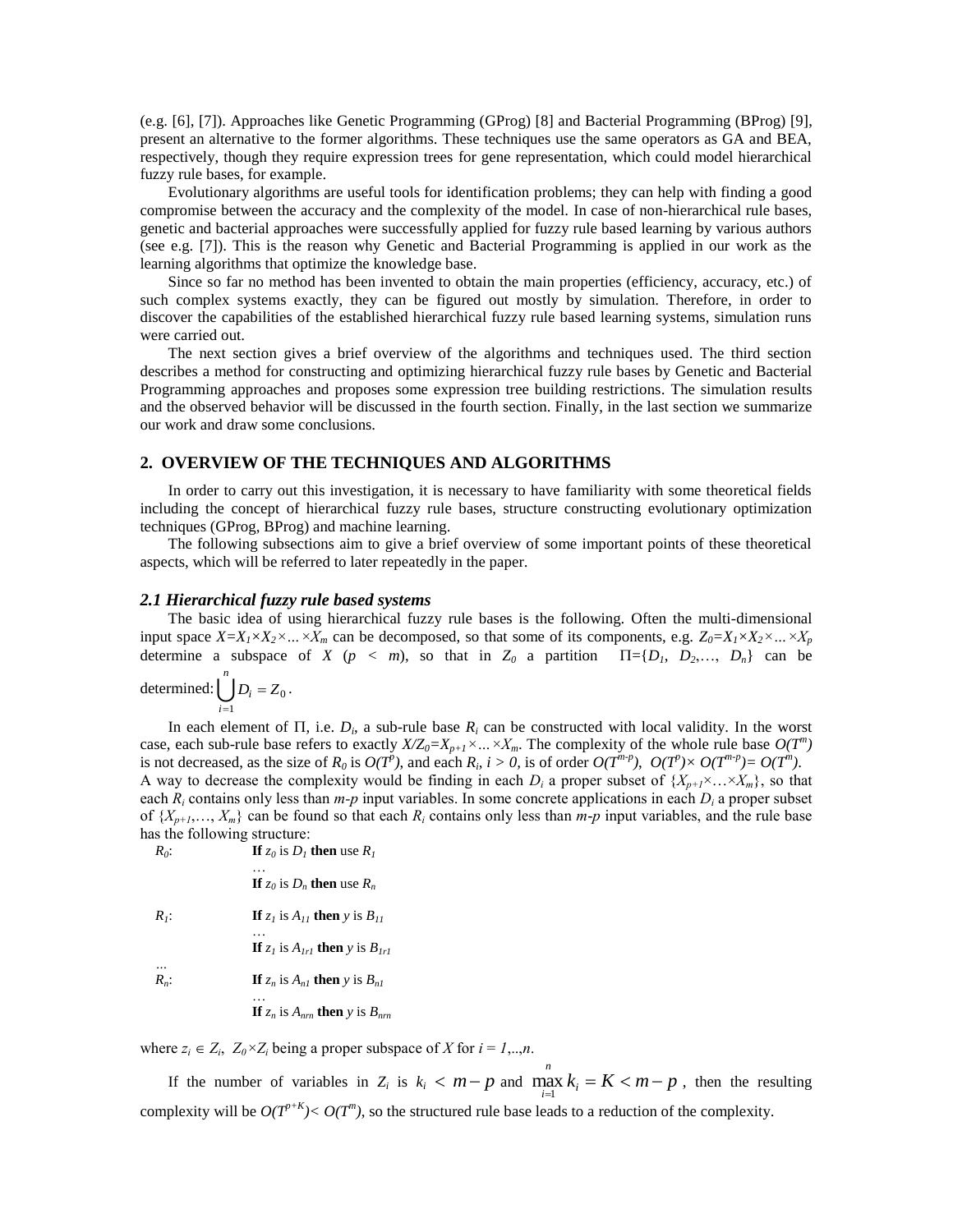The task of finding such a partition is often difficult, if not impossible, (often such a partition does not exist at all), however there are cases when, locally, some variables unambiguously dominate the behavior of the system, and consequently the omission of the other variables allows an acceptably accurate approximation.

#### *2.2 Genetic Programming*

There are various optimization algorithms, which were inspired by processes in the nature. The advantage of these algorithms is their ability to solve and quasi-optimize problems with non-linear, highdimensional, multimodal, and discontinuous character. These processes can easily be applied in optimization problems where one individual corresponds to one possible solution of the problem. In the original Genetic Algorithm (GA) [4] an individual is represented by a sequence of numbers, for example a sequence of bits. This sequence is called chromosome. GA uses three operators: selection, crossover, and mutation. A more recent approach is Genetic Programming (GProg) [8], which uses the same operators as GA, though the individuals are represented by the so called expression tree. This tree is composed of nonterminal (inner or function) nodes and terminal nodes (leaves).

The evolutionary process involves the following steps:

- 1. creation of an initial population
- 2. evaluation of the candidates
- 3. application of genetic operators:
	- **selection**: pairs of trees are selected based on their fitness for reproduction
	- **crossover**: nodes in the trees are selected at random and the sub-trees belonging to the selected nodes are exchanged producing a pair of offspring trees
	- **mutation**: this is performed by either replacing a node selected at random by a sub-tree generated randomly or by changing the inner properties of the node
	- **replacement**: substituting the created offsprings to the population
- 4. test of the termination criteria (e.g. reaching the time limit) and if the terminal criterion is achieved, the algorithm stops, otherwise it continues from step 2

#### *2.3 Bacterial Programming*

Compared to GA, a slightly different evolutionary technique is called Bacterial Evolutionary Algorithm (BEA). This algorithm was introduced by Japanese researchers in the late 90's [5]. Compared to GA, BEA contains two new operators: bacterial mutation and gene transfer. Both of these operators were inspired by bacterial evolution. The bacterial mutation performs local optimization, whereas the gene transfer allows the bacteria to directly transfer information to the other individuals in the population.

Based on these bacterial operations but using the tree structures similar to the ones in the Genetic Programming, a new technique was proposed, named Bacterial Programming (BProg) [9].

The evolutionary process of BProg involves the following steps:

- 1. creation of an initial population
- 2. application of bacterial operators:
	- **bacterial mutation**: this is performed by either replacing a node selected at random by a subtree generated randomly or by changing the inner properties of the node
	- **gene transfer**: nodes in the trees are selected at random in the selected superior individual and the sub-trees belonging to the selected nodes are copied to the selected inferior individual
- 3. test of the termination criteria (e.g. reaching the time limit) and if the terminal criterion is achieved, the algorithm stops, otherwise it continues from step 2

#### *2.4 Supervised machine learning*

Supervised machine learning [10] means a process where parameters of a *model* are being adjusted so that its behavior becomes similar to the behavior of the *system*, which is to be modeled. Since the behavior can be characterized by input-output pairs, the aim of the learning process can be formulated so that the model should give similar outputs for the input as the original system does.

The model can be, for example, a simple function (e.g. a polynomial function), where the parameters are the coefficients, or it can be a neural network, where the parameters are the weights, or it can be a fuzzy rule base together with an inference engine [11]. In our work we applied a hierarchical fuzzy rule base containing trapezoidal membership functions.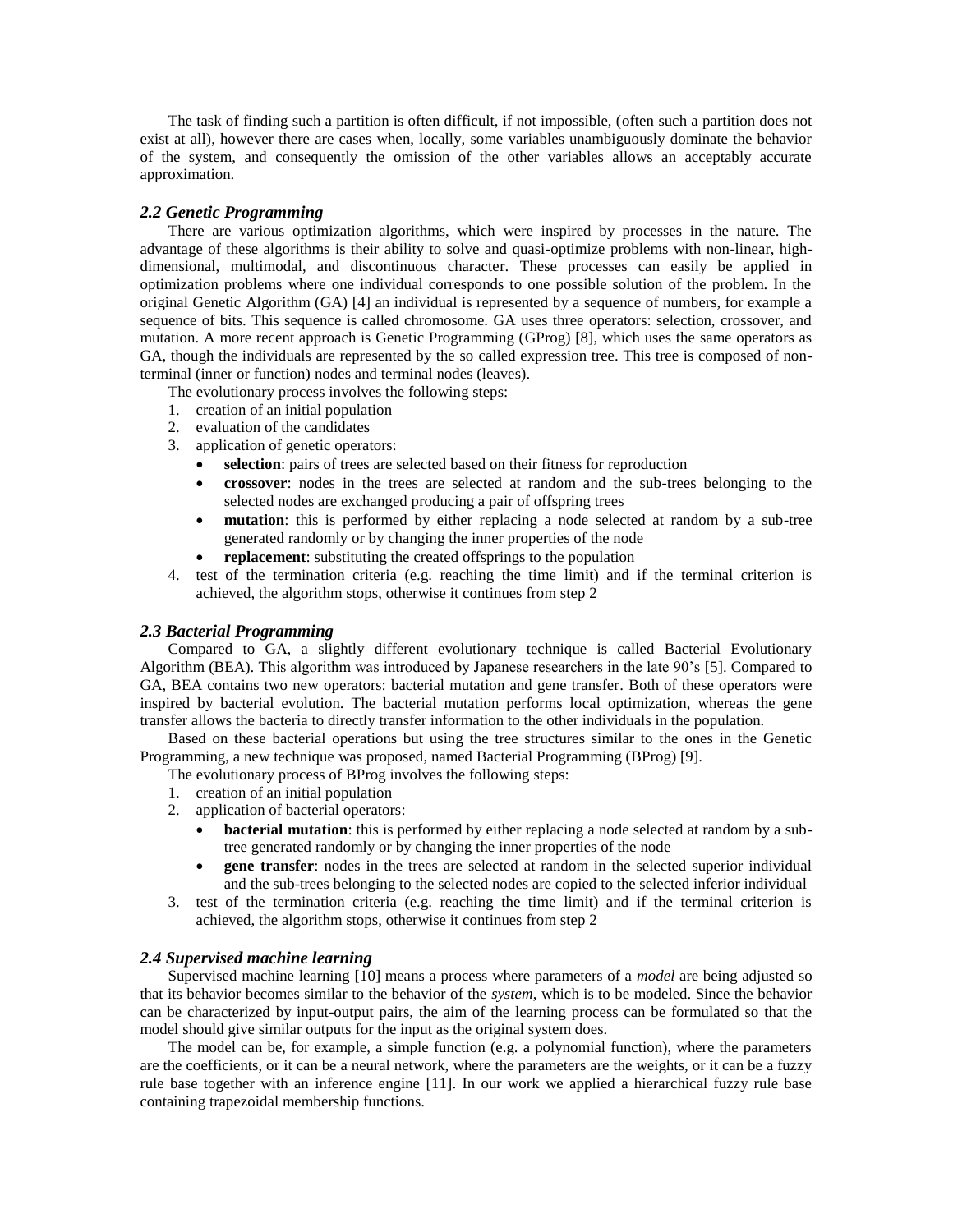If a function  $\phi(\mathbf{x})$  denotes the system and  $f(\mathbf{x}, \mathbf{p})$  denotes the model, where  $\mathbf{x} \in X$  is the input vector and **p** is the adjustable parameter vector, the previous requirement can be expressed as follows:

$$
\forall \mathbf{x} \in \mathbf{X} : \phi(\mathbf{x}) \approx f(\mathbf{x}, \mathbf{p})
$$

In a supervised case learning happens using a set of training samples (input-output pairs). If the number of samples is *m*, the input in the *i*<sup>th</sup> sample is  $\mathbf{x}_i$ , the desired output is  $d_i = \phi(\mathbf{x}_i)$  and the output of the model is  $y_i = f(\mathbf{x}_i, \mathbf{p})$ , the following formula can be used:

$$
\forall i \in [1, m] : d_i \approx y_i
$$

The error  $(\varepsilon)$  shows how similar the modeling system to the system to model is. It is the function of the parameter vector, so it can be denoted by  $\mathcal{E}(\mathbf{p})$ . Let we use a widely applied definition for the error, the Mean of Squared Error (MSE):

$$
\varepsilon(\mathbf{p}) = \frac{\sum_{i=1}^{m} (d_i - y_i)^2}{m}
$$

Obviously, the task is to minimize this  $\varepsilon(\mathbf{p})$  function. It can be done by numerical optimization algorithms. This way, machine learning problems can be traced back to optimization problems.

#### **3. THE ENCODING METHOD**

This section describes the method how the individuals represent the applicant hierarchical fuzzy rule bases, i.e. how the rule bases are encoded, furthermore some restrictions we applied during the expression tree building.

The non-terminal (inner) nodes hold the antecedent parts of one or more rules. In case of each nonterminal node the number of considered input dimensions (number of *decision variables*) is a random value, whose maximum can be parameterized. The consequent part of a rule is a child node of the particular node, which can be either a non-terminal or a terminal node. Thus, the number of rules a non-terminal node holds is determined by the number of the children of the particular node. The number of children of the nodes is a random value, whose maximum, i.e. the maximum number of rules belonging to a node, can be parameterized.

Each terminal node (leaf) holds one single fuzzy set, as a conclusion (output) set.

Since there can be non-terminal nodes as well as terminal nodes on the same levels, meta-rules and rules can appear together.

Considering this encoding method, there are two obvious points where the restrictions of the rule base creation can take place. These are the parameterizations of the maximum number of decision variables and the maximum number of children. Decreasing these values decreases the degrees of freedom of the rule base, which means lower expression power, but a smaller state space to search during the optimization process. This may result two opposite effects: lower accuracy and higher convergence speed. Whether the favorable or the unfavorable effect is the stronger one, and whether it is or is not worth to apply such restrictions during the construction of the expression trees; these questions are investigated by carrying out simulation runs and will be discussed in the next section. In the simulations the applied building restrictions (**BR**s) are as follows:

- **1. BR1,2**: only 1 decision variable and at most 2 children
- **2. BR 1,4**: only 1 decision variable and at most 4 children
- **3. BR 3,2**: at most 3 decision variable and at most 2 children
- **4. BR 3,4**: at most 3 decision variable and at most 4 children

#### **4. SIMULATION RESULTS**

Simulation runs were carried out in order to compare the established learning systems. The learning process was carried out for both GProg and BProg, and for all the expression tree building restrictions defined in the previous section.

In our work a six-dimensional learning problem was applied that was also used by Nawa and Furuhashi to evaluate the performance of Bacterial Evolutionary Algorithm [5]. This problem is to approximate the following function: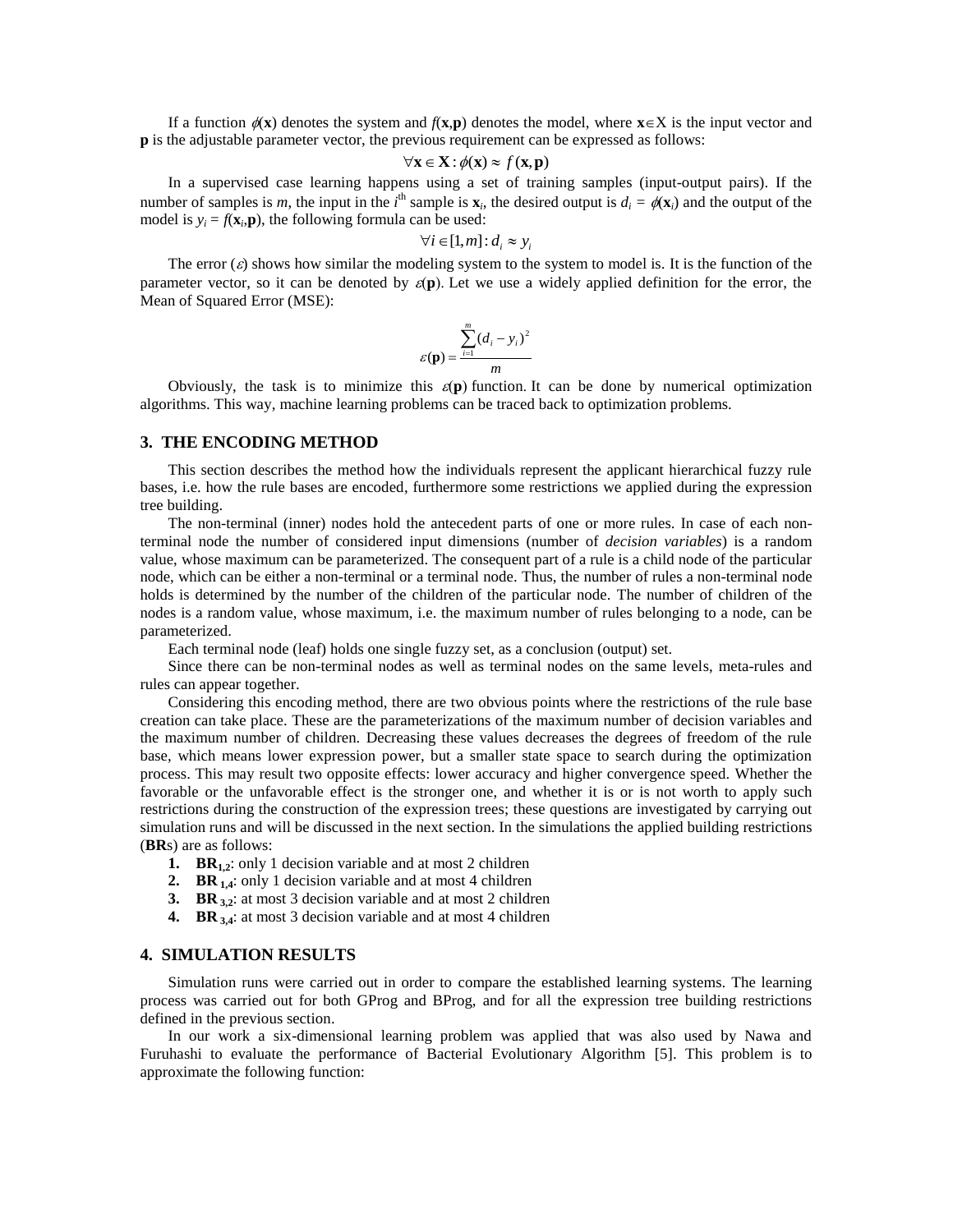$$
f_{6dim} = x_1 + \sqrt{x_2} + x_3 x_4 + 2e^{2(x_5 - x_6)},
$$
  

$$
x_1, x_2 \in [1,5], \quad x_3 \in [0,4], \quad x_4 \in [0,0.6], \quad x_5 \in [0,1], \quad x_6 \in [0,1.2]
$$

In the simulations the parameters had the following values, because after a number of test runs these values seemed to be suitable. The number of individuals in a generation was 8 in both GProg and BProg. In case of GProg the selection rate was 0.3 and the mutation rate was 0.1, in case of BProg the number of clones was 5 and 4 gene transfers were carried out in each generation. GProg applied elitist strategy. The optimization processes stopped after reaching the time limit, which was 1000 seconds. The numbers of training samples were 200 in the learning processes.

In case of both algorithms for each building restrictions 10 runs were carried out. Then we took the mean of the obtained values.

During the runs the fitness values were calculated based on the MSE values (measured on the training samples) as follows:

$$
F = \frac{10}{MSE + 1} = \frac{10m}{\sum_{i=1}^{m} (d_i - y_i)^2 + m}
$$

The fitness values of the best individuals in terms of time during the simulation runs are presented in Figure 1. The dashed lines denote the results given by GProg, whereas the solid lines present the fitness values given by BProg.



**Figure 1. Results for the six-dimensional learning problem**

Comparing the applied optimization techniques the following facts can be observed. BProg always outperformed GProg considering arbitrary restrictions, moreover, unlike GProg that stuck in local optima and whose convergence speed became zero in 100 seconds, BProg had a positive convergence speed even after 1000 seconds and continued advancing to better fitness values.

From the point of view of the expression tree building restrictions the simulation runs highlighted the following properties.

In case of GProg applying the strictest building restriction, i.e.  $BR_{1,2}$  (only 1 decision variable and at most 2 children) led to the best performance, whereas in case of BProg **BR1,4** (only 1 decision variable and at most 4 children) appeared to be the best choice.

Applying restrictions in the maximum number of decision variables, i.e. using **BR1,4** instead of **BR3,4** or **BR1,2** instead of **BR3,2**, resulted higher fitness values regardless of the optimization method.

In case of GProg restricting the maximum number of children, i.e. applying **BR3,2** instead of **BR3,4** or **BR1,2** instead of **BR1,4**, resulted in better performance, however in case of BProg after applying this type of restriction the results became worse.

It is interesting that applying **BR3,4** or **BR1,2** in case of BProg led to nearly the same results, whose reason is that restricting the maximum number of children decreased the performance, whereas restricting the maximum number of decision variables increased it.